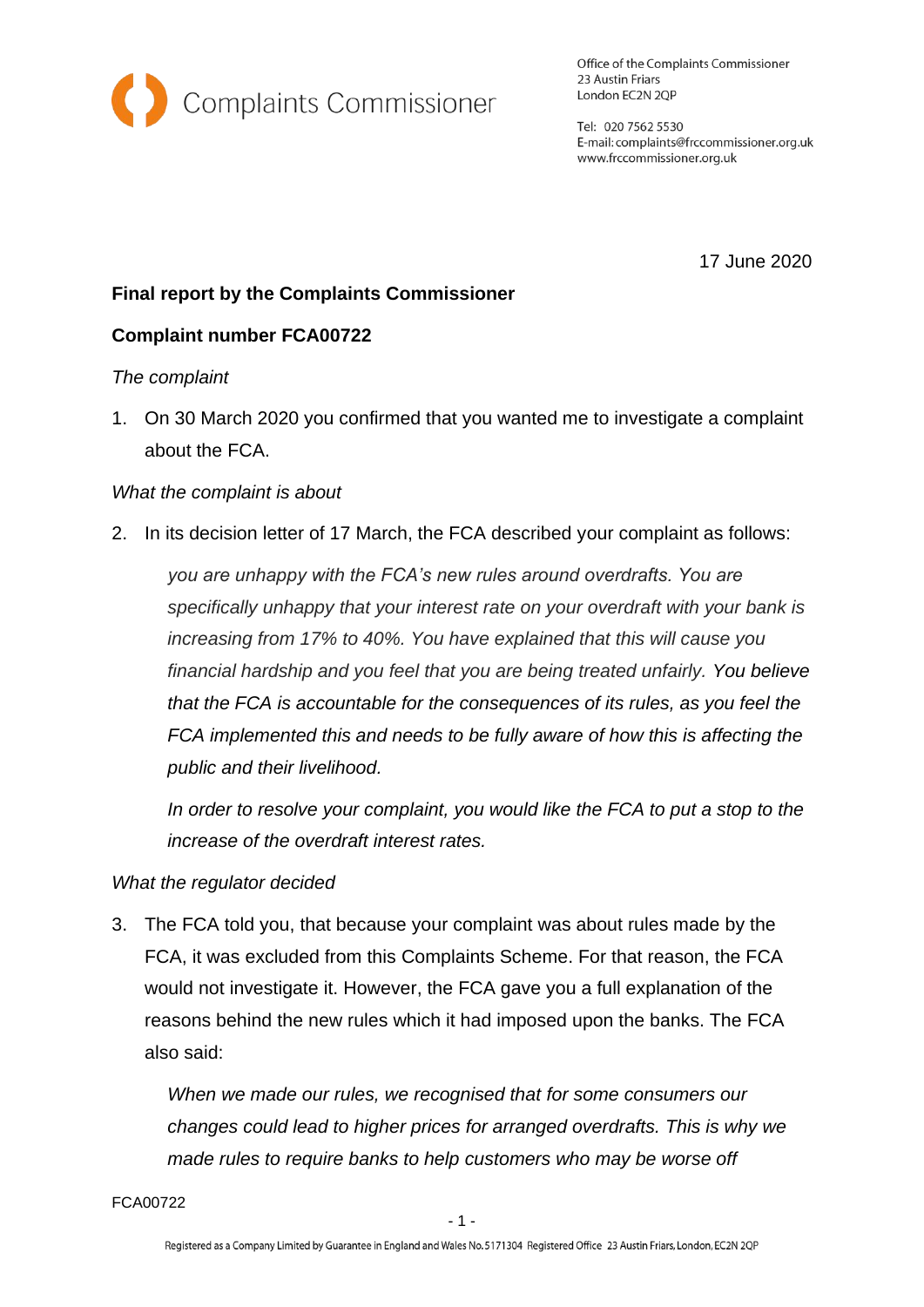*because of pricing changes. We expect banks and building societies to take steps to support them and to treat them fairly, for example, by reducing or waiving interest, offering a continuation of overdraft borrowing at current rate of interest, or agreeing a repayment programme.*

## *Why you are unhappy with the regulator's decision*

- 4. You responded to the FCA's decision, explaining your difficult financial circumstances, and saying that your bank had not responded satisfactorily to your complaint. In reply the FCA explained that, if your bank was not following the requirements to help customers who were worse off as a result of the rule changes, you could complain to the Financial Ombudsman Service (FOS); and that, with your permission, the FCA would approach your bank in order to check that the bank was following the requirements.
- 5. In your email to me you said that, although your bank had now agreed to freeze your charges for two months, you were worried that at the end of that period it might reapply them.

## *Preliminary point*

6. As the FCA has already explained, its role is not to resolve individual consumer complaints – that is the role of the FOS. For that reason, this Complaints Scheme can only consider the actions of the FCA, not the actions of banks.

#### *My analysis*

- 7. The FCA was right to say that, because your complaint was about rules, it would not be investigated under this Scheme. However, it gave you what seems to me to have been a full and helpful explanation of the thinking behind the new rules, which were introduced following a full economic analysis which showed that most customers would be better off as a result.
- 8. Furthermore, the FCA recognising that some customers would be worse off placed requirements on banks to support people who, like you, were adversely affected. Additionally, it has asked your permission to use your case in order to check that the bank is providing the necessary support to people in your situation.